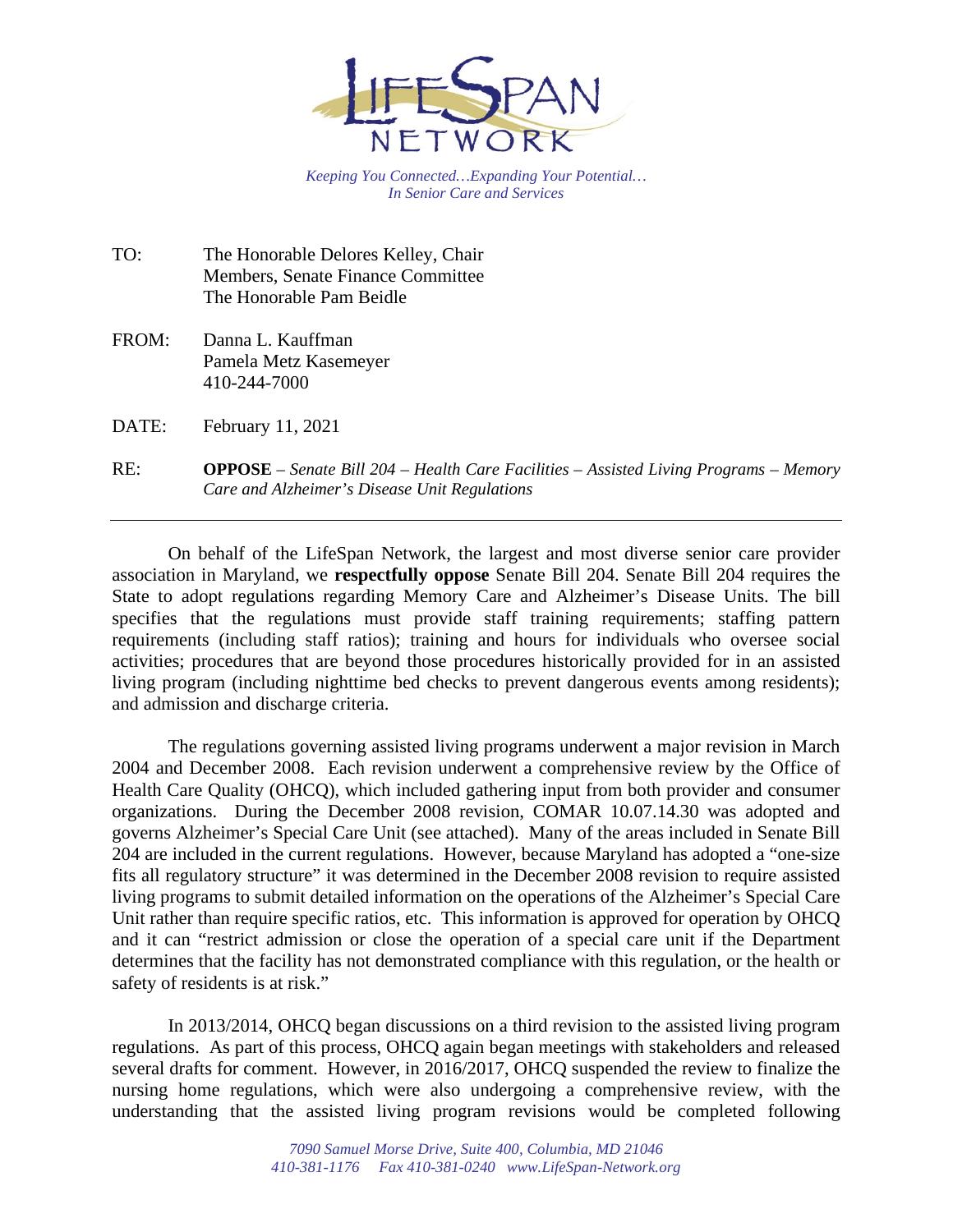promulgation of the nursing home regulations. In June 2019, the nursing home regulations were finalized. LifeSpan is very supportive of completing the assisted living program revisions and strongly believes that the process typically adopted by OHCQ (garnering input by stakeholders and holding meetings) is the appropriate forum for these discussions rather than mandating certain requirements in statute. The assisted living program regulations are comprehensive and must be examined within the totality of the regulations rather than simply one aspect.

With regard to Senate Bill 204, LifeSpan is concerned regarding the vagueness of the language. It is unclear what is meant by "procedures that are beyond those procedures historically provided for in an assisted living program" and we are equally concerned that the requirement for hours and training for those that provide activities could be financially detrimental and affect those that are currently employed in this role. Again, we believe that these items are better suited for discussions during revision meetings. Lastly, it is important to point out that the definition of "limited nursing services" does not align with the Nurse Practice Act. The only health care practitioner who can perform assessments is specified on the Resident Assessment Tool, including a physician or registered nurse.

Again, Lifespan is very supportive of continuing discussions on the revisions to the assisted living program regulations, which includes a review of the current regulations governing Alzheimer's Special Care Units, with the goal of completing them in a reasonable manner. We would request an unfavorable vote on Senate Bill 204 to allow this process to continue. Thank you.